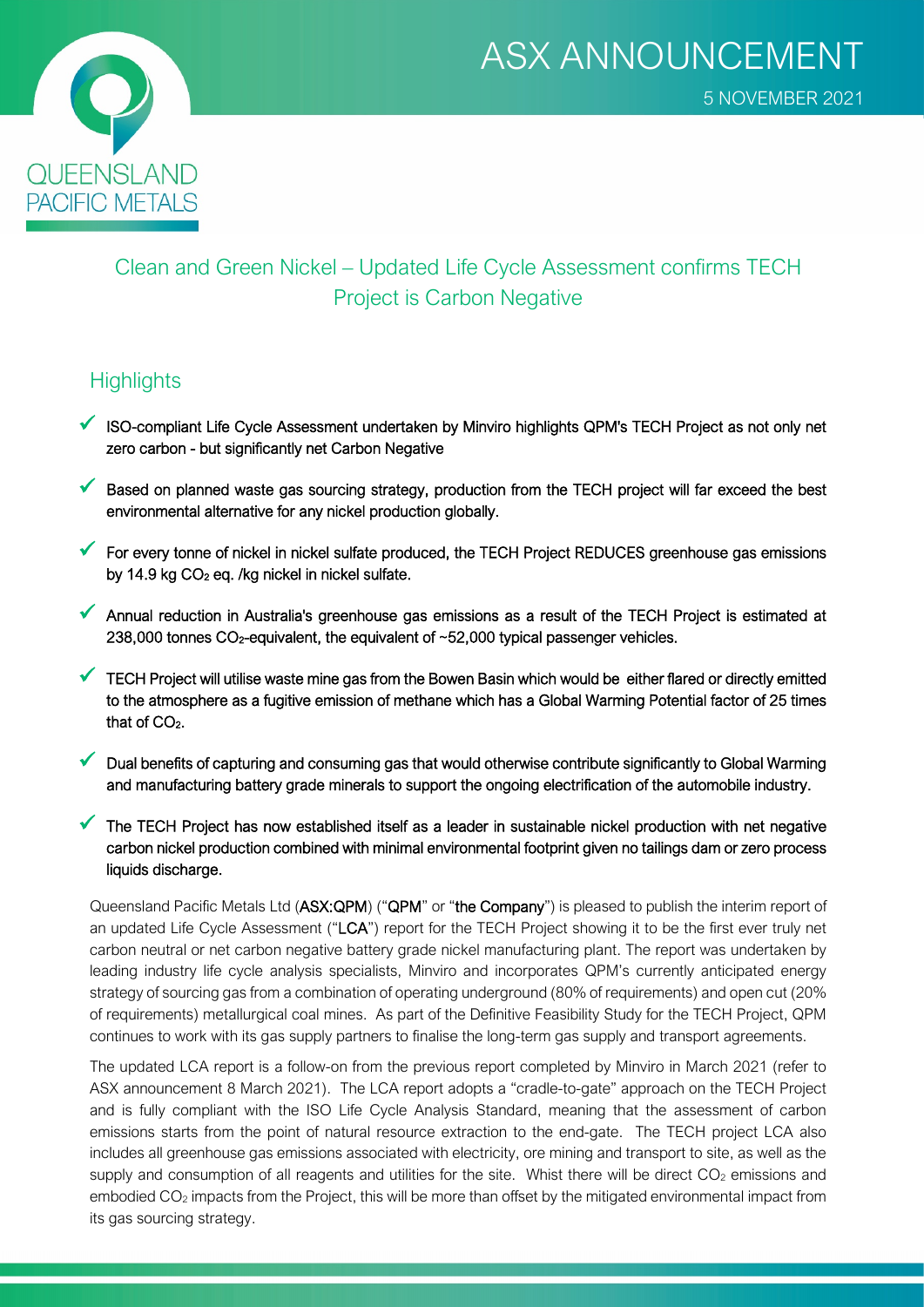The Minviro report completed earlier this year highlighted the opportunity for QPM to utilise gas from existing metallurgical coal mines to position the TECH Project. QPM worked closely with gas supply partners to provide Minviro with detailed supply and operating data in order to prepare the updated LCA report in accordance with ISO standard ISO-14040/14044:2006.

QPM is delighted with the outcome of the report which calculates that the TECH Project will not just be net zero carbon but will actually reduce Australia's carbon emissions by 14.9 kg CO<sub>2</sub> equivalent for every kg of nickel in nickel sulfate. This compares with the industry average, as calculated by the Nickel Institute, of 4.0 kg  $CO<sub>2</sub>$ /kg nickel sulfate.<sup>[1]</sup> Furthermore, if the nickel matte produced from carbon intensive processing methods becomes a feedstock for nickel sulfate, the industry average will only increase.

Based on the outcomes of the LCA report, QPM believes that the TECH Project boasts by far the best ESG credentials in the world for all nickel projects – existing and planned. These credentials include:

- Net negative carbon nickel production that will be achieved by repurposing a greenhouse-intensive waste gas for commercial use, rather than buying carbon credits in the open market or applying intercompany carbon credits;
- All electricity requirements will come from renewable sources:
- Western world labour standards (and mining laws for sustainable mining practice) with ore supply coming from New Caledonia (French law and performance standards) and with the operation of the TECH Project being under Australian law;
- Zero process liquids discharge;
- Minimal environmental footprint with project residue representing about 20% of original ore mass and a potential to reduce this footprint to zero; and
- "Industrial ecology" maximising the value of ore that is mined all major metals contained within the laterite ore will be extracted and refined into a commercial product rather than disposed as tailings.

The Minviro interim study will now be subject to critical review from an independent third party, in accordance with the ISO standards.

## Bowen Basin Carbon Emissions

The Bowen Basin contains some of the highest quality metallurgical (i.e. steel-making) coal mines in the world. However, the region does produce significant greenhouse gas emissions associated with either flaring of drained mine gas (from underground mines) or through the higher impact fugitive emissions of methane (from open cut mines), which is ~25 times worse than  $CO<sub>2</sub>$  from a global warming perspective. Advances in satellite analytics have allowed scientists to calculate methane emissions from operating coal mines.

Leading analytics company Kayrros estimates that fugitive emissions from the Bowen Basin at an average of 1.6 million tonnes of methane per annum. [2]

There are currently limited customers for gas produced from the Bowen Basin. Pipeline infrastructure exists (North Queensland Gas Pipeline which runs past the TECH project) which connects the Bowen Basin to Townsville. However, there are currently limited baseload customers and no export opportunity that would result in the commercial development of these gas resources.

QPM estimates the TECH Project will require approximately 10-12PJ of gas per annum, making it a significant baseload user. Based on the supply strategy being discussed with its gas partners, the Company anticipates that approximately 20% of the gas for the TECH project would come from capturing fugitive emissions of methane. Under the LCA ISO Standard, by using this gas, QPM is reducing the carbon equivalent emissions of the Bowen Basin by 700,000 tonnes per annum.